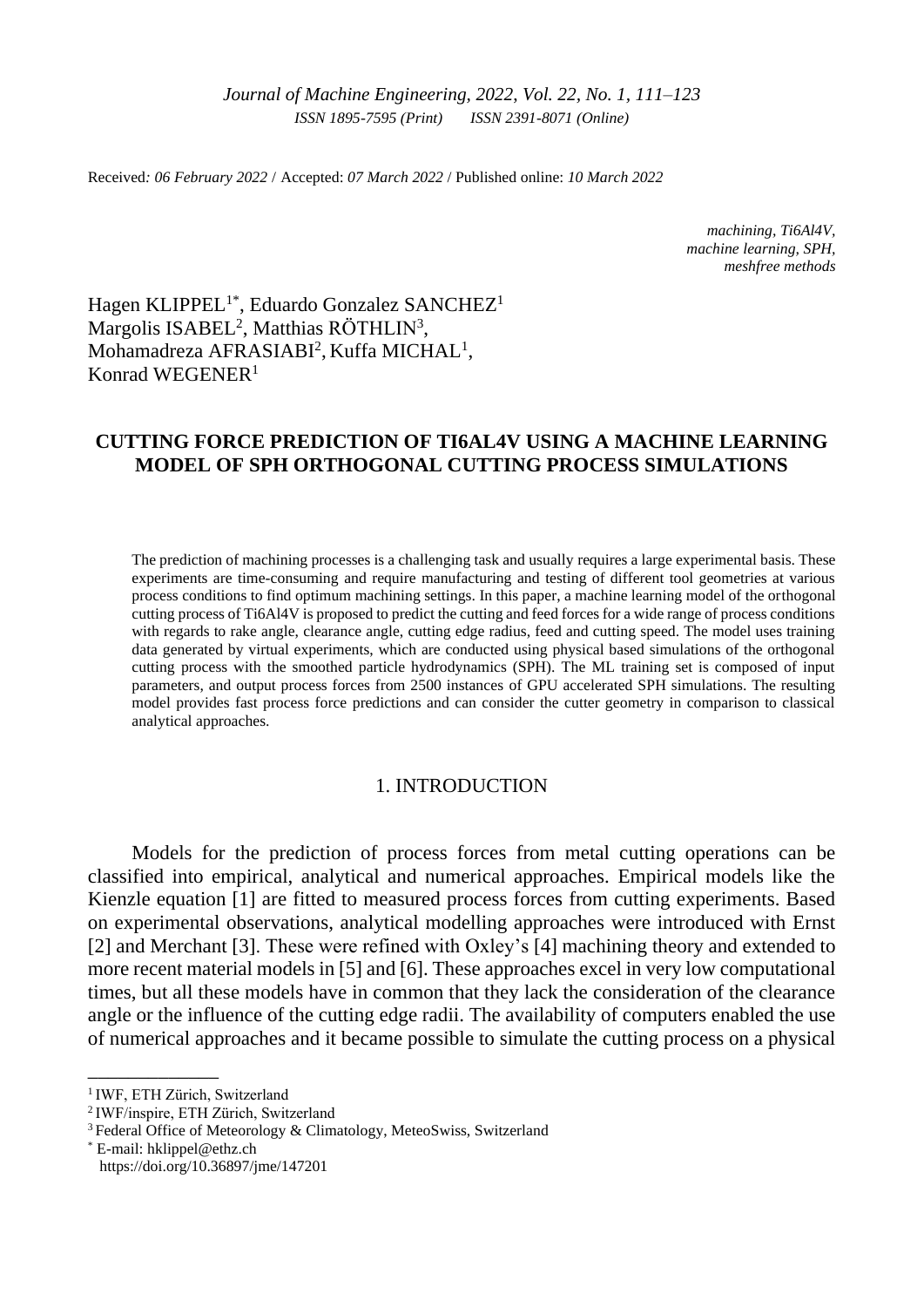level including a detailed representation of the cutter geometry. Critical problems in the numerical modeling approach of the cutting process are the modeling of the material behavior as well as the numerical method to resolve the continuum, see also [\[7\]](#page-11-6) and [\[8\].](#page-11-7) Mostly the finite element method (FEM) is used for numerical cutting simulations. The FEM is a versatile tool, but frequent remeshing is required due to the large deformations, which occur in the simulation of machining processes. The time consuming remeshing can be avoided by using an alternative numerical method, which does not rely on a mesh but particles: smoothed particle hydrodynamics (SPH). Particles move with the continuum and can easily handle large deformations. The SPH is well suited for massive parallelization on the GPU which results in short runtimes of machining simulations, see for example [9].

In the present study, the SPH is used to perform virtual experiments, where instead of real cutting experiments, numerical simulations of orthogonal cuts are performed based on a design of experiments (DOE). The results of the virtual experiments are used to train a machine learning (ML) model, which can then be used to predict process forces for different tool geometries (clearance angles, rake angles, and cutting edge radii) at different process conditions. Theoretical aspects of the SPH and ML- theory are introduced hereafter. This is followed by a description of the numerical model used to generate the virtual experiments and an explanation of the ML model. Finally, the ML model is used to predict cutting and feed forces for different clearance angles, rake angles, and cutting edge radii at varying feed and cutting speeds. The predictions are compared to experimental results from the literature.

### 2. THEORETICAL BACKGROUND

This chapter is devoted to shortly outlining the fundamentals of the SPH used for the virtual experiments and is followed by a brief introduction to machine learning.

#### 2.1. SPH FUNDAMENTALS

The SPH was introduced 1977 in astrophysics by Gingold and Monaghan [10] for the calculation of a smoothed density from point clouds. A simple derivation of the method is based on the partition of unity [11], where a field value at a spatial location  $x$  can be determined as:

$$
f(x) = \int_{\mathbb{R}^d} \delta(x - x') f(x') d\Omega_{x'} \ \forall x \in \mathbb{R}^d
$$
 (1)

The Dirac-delta function  $\delta(x)$  in equation (1) has two important properties:

$$
\int_{-\infty}^{+\infty} \delta(x) dx = 1 \tag{2}
$$

$$
\int_{-\infty}^{+\infty} \delta(\zeta - x) f(\zeta) d\zeta = f(x) \tag{3}
$$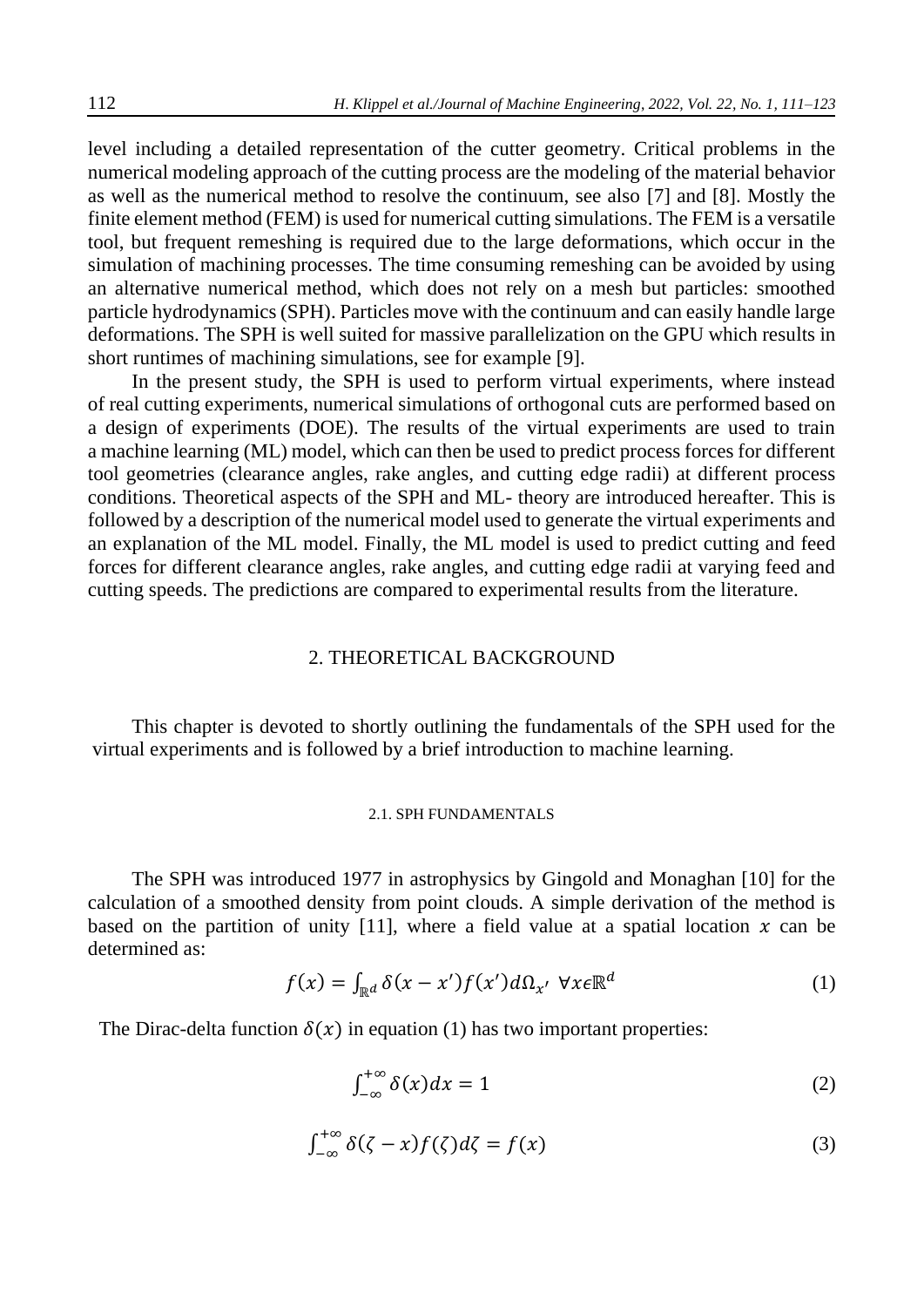Replacing the Dirac-delta function  $\delta(x)$  with a smoothing function, the so-called Kernel  $W(x - x', h)$ ; e.g., the Gauß-function, with h being a smoothing length, the behavior of the -NEWDirac-delta can be reproduced for the limit:

$$
\lim_{h \to 0} W(x - x', h) = \delta(x - x')
$$
\n(4)

Inserting (4) into equation (3) gives an approximation of the function value  $f(x)$  at x:

$$
\langle f(x) \rangle = \int_{-\infty}^{+\infty} W(x - x', h) f(x') dx' \tag{5}
$$

This can be integrated within a discrete neighborhood using a Riemann-sum:

$$
\langle f_i \rangle = \sum_j f_j W(x_{ij}, h) \Delta V_j \tag{6}
$$

with the point index  $i$  at which the function value is to be approximated by its neighbor points j,  $x_{ij}$  is the spatial distance between point *i* and *j* and  $\Delta V_i$  being an integration weight of point . Computation of the function's derivative leads to

$$
\langle \nabla f_i \rangle = \sum_j f_j \nabla W(x_{ij}, h) \Delta V_j \tag{7}
$$

where only the derivative of the Kernel  $W(x_{i,j}, h)$  is required. In this way, derivatives of values given at point cloud locations can be computed without the requirement of a functional description or a mesh-based relation between these points (particles). With this meshfree approximation, derivatives in the continuum mechanics equation can be computed by sums of discrete values in the neighborhood of the particles. Meshfree techniques were adopted in the early 1990s to structural simulations [12] and for numerical cutting simulations first in [13]. At the institute of machine tools and machine tools (IWF) of ETH Zürich, the software *mfree\_iwf* was developed in the past years for SPH-based machining simulations [14]. The software is capable of performing CPU as well as GPU-enhanced computations of metal cutting simulations. It establishes the state-of-the-art in SPH simulations as it facilitates the most recent correctors and stabilization measures for mechanical [15] and thermal simulations [16]. The software successfully demonstrated computationally highly efficient metal cutting simulations [9], identification of friction parameters [17], and its ability to adaptive refinements [18]. Further, single grain grinding simulations of engineered grinding tools [19] were successfully demonstrated. In the presented investigation, the software is used to simulate orthogonal cuts with a flow stress model according to Johnson and Cook [20]. The model is commonly used to describe metal plasticity within machining simulations and is given as:

$$
\sigma_Y = \left(A + B \cdot \varepsilon_{pl}^n\right) \cdot \left(1 + C \cdot \ln \frac{\varepsilon_{pl}}{\varepsilon_{pl}^0}\right) \cdot \left(1 - \frac{T - T_{ref}}{T_f - T_{ref}}\right)^m \tag{8}
$$

With A, B, C, m and n being material parameters,  $\varepsilon_{pl}$  the current plastic strain,  $\dot{\varepsilon}_{pl}$  the current plastic strain rate and *T* the current temperature.  $T_f$  is the melting temperature,  $T_{ref}$  is the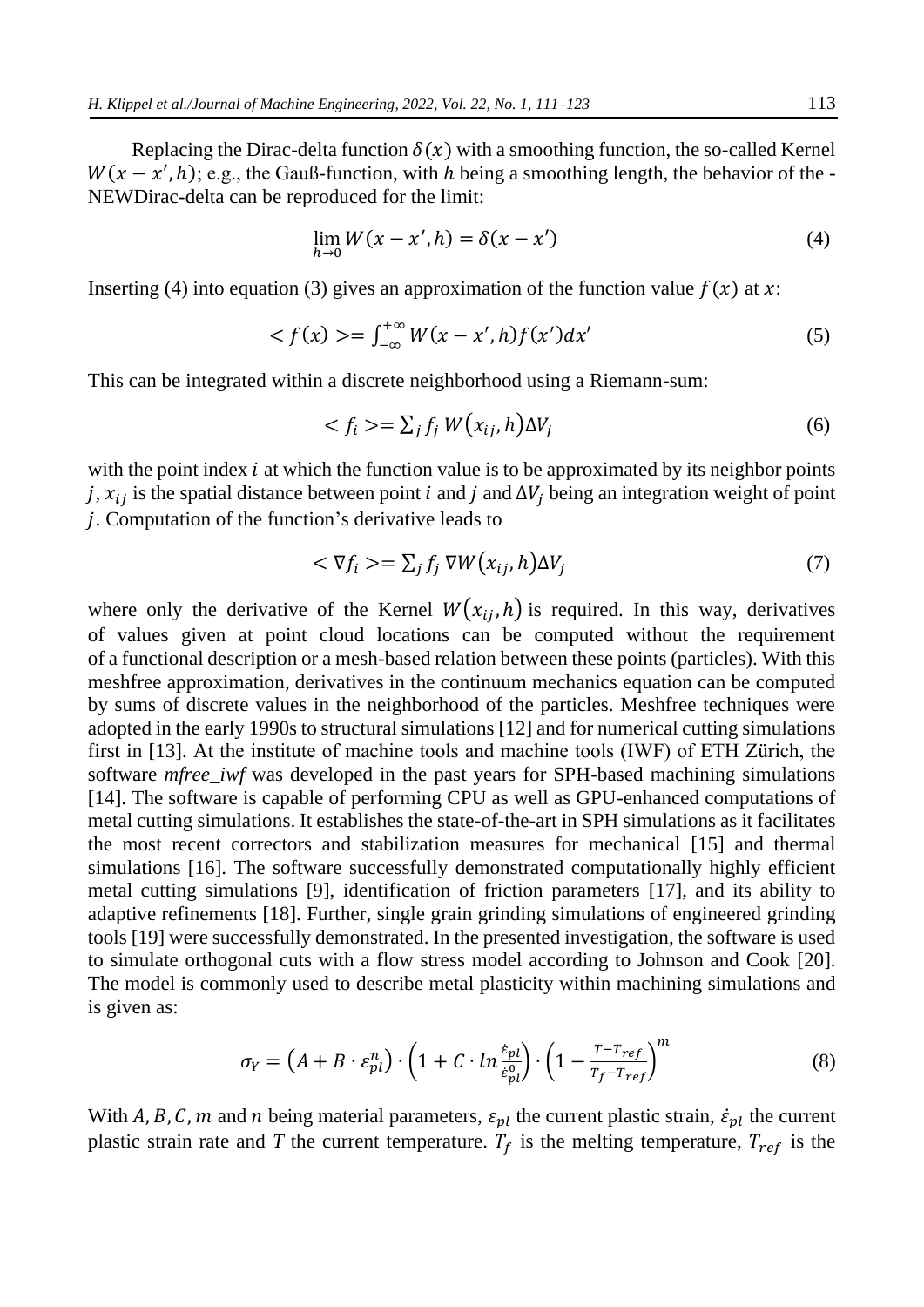reference temperature and  $\dot{\epsilon}_{pl}^0$  the reference plastic strain rate. The first two terms describe hardening due to plastic strain and plastic strain rate, respectively. The third term controls thermal softening upon increasing temperature. In this investigation, material parameters for Ti6Al4V according to [21] are used.

### 2.2. MACHINE LEARNING

Machine learning is a set of algorithms capable of independently learning patterns within a dataset. Due to the progress in parallel computing technologies, machine learning is causing a paradigm shift in many areas of science and engineering [22, 23]. A specific subset of machine learning is deep learning, which contains algorithms based on neural networks capable of learning structures and patterns from large amounts of data. Because deep learning algorithms are very good at discovering intricate structures in high-dimensional data, it is well applicable to many domains. Inspired by the human brain, neural networks are the core of deep learning. In its most basic and general form, the multi-layer perceptron (MLP) is composed of an input layer, hidden layers, and an output layer. Every layer consists of activation units (sometimes labeled neurons), which are connected with the units from previous layers through weighted edges. In supervised learning, the training data that is fed to the algorithm already includes the desired solution, called labels. During the training of the neural network, the weights are adapted such that the output of the neural network for each training sample approaches the desired solution. It is important that there is enough data for training to reasonably capture the relationship that may exist between the input features and the labels. One of the advantages of machine learning is its computation time. Cambioni et al. [24] show that their machine learning model, which is trained using SPH simulations for giant impacts, is able to accurately map the parameter space to the outcome of the simulations and runs in less than a second compared to days of simulation efforts. Specifically, once the ML model is trained on the available data, the model parameters can be saved, thus allowing for very fast inference. The usage of ML models for fast interpolation from simulation data is an emerging area of research [25–28].

## 3. NUMERICAL MODEL FOR VIRTUAL EXPERIMENTS

A parameterized numerical model is created for the orthogonal cutting simulation of Ti6Al4V. The geometry of the numerical model is depicted in Fig. 1. The cutter is modeled as a rigid body with an analytical description of the cutter geometry comprising the clearance angle  $\alpha$ , rake angle  $\gamma$ , and the cutting edge radius  $r_n$ . The workpiece is discretized with particles, where the model height  $w$  and the model length  $l$  are related to the feed  $f$  (uncut chip thickness) by  $w = 3f$  and  $l = 10f$ , respectively. Along height and length direction 30×100 particles are used giving a total number of particles of 3000. Plastic dissipation into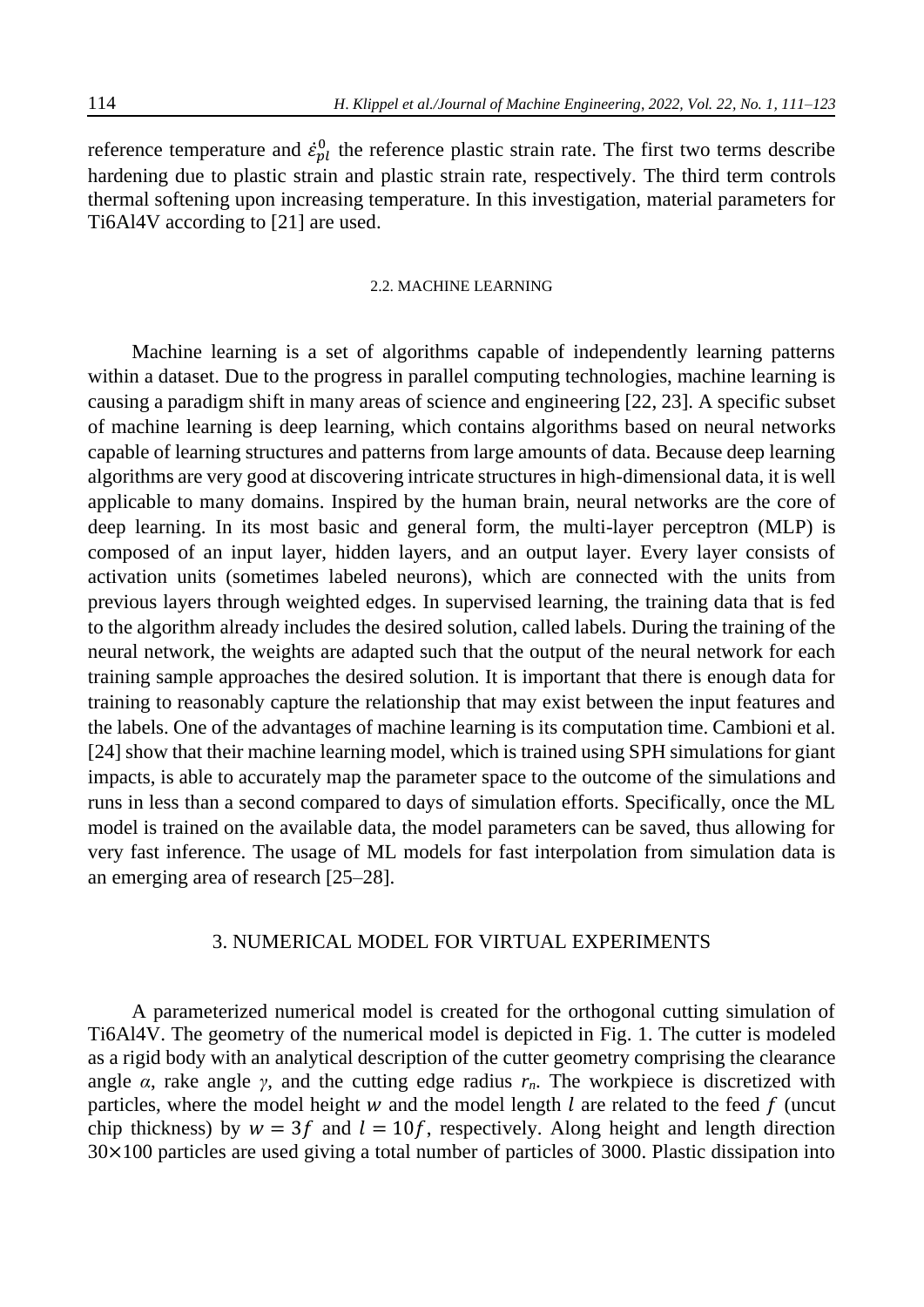heat is considered with a Taylor-Quinney coefficient of  $\eta = 0.9$ , and the heat conduction is considered in the workpiece only. Friction between tool and workpiece is modeled with a Coulomb model and a constant friction coefficient of  $\mu = 0.35$  [29] without consideration of frictional heating.



Fig. 1. Geometry of the numerical model of the orthogonal cut

The material properties used in the numerical simulations are provided in Table 1. The constitutive parameters for the Johnson-Cook flow stress model stem from an inverse parameter identification conducted in [21] based on a cutting experiment with a cutting speed of  $v_c = 381$  m/min and a feed of  $f = 0.1$  mm. An uncoated cutter has been used in this experiment and the cutter geometry was measured with the following parameters: rake angle *γ* = 0°, clearance angle  $\alpha$  = 7° and a cutting edge radius  $r_n$  = 33 μm. The material batch of Ti6Al4V in [21] has a proof strength of  $R_{p0,2\%} = 869$  MPa and a tensile strength of  $R_m =$ 952 MPa.

Parameter Symbol Value Unit Data Source Young's modulus *E* 110 GPa [30] Poisson ratio *ν* 0.35 - [30] Density  $\rho$  | 4430 kg/m<sup>3</sup> [30] Specific heat  $c_p$  526 J/kgK [30] Thermal conductivity  $λ$  6.8 W/mK [30] Friction coefficient  $\mu$  0.35 - [29] Taylor-Quinney coefficient *η* 90% - [31] **JC** constant **A A** 852.1 **MPa** [21]  $\overline{JC}$  constant  $\overline{B}$   $\overline{338.9}$   $\overline{MPa}$  [21] **JC** constant **C** 0.02754 - [21] JC constant *m* 0.5961 - [21]  $JC constant$   $n \t 0.148$  - [21] JC constant  $\dot{\varepsilon}_{pl}^0$  $\frac{0}{n!}$  1.0 1/s [21] Reference temperature *T*<sub>ref</sub> 300 K Melting temperature *T<sub>f</sub>* 1836 K

Table 1. Material properties of Ti6Al4V used in the virtual experiments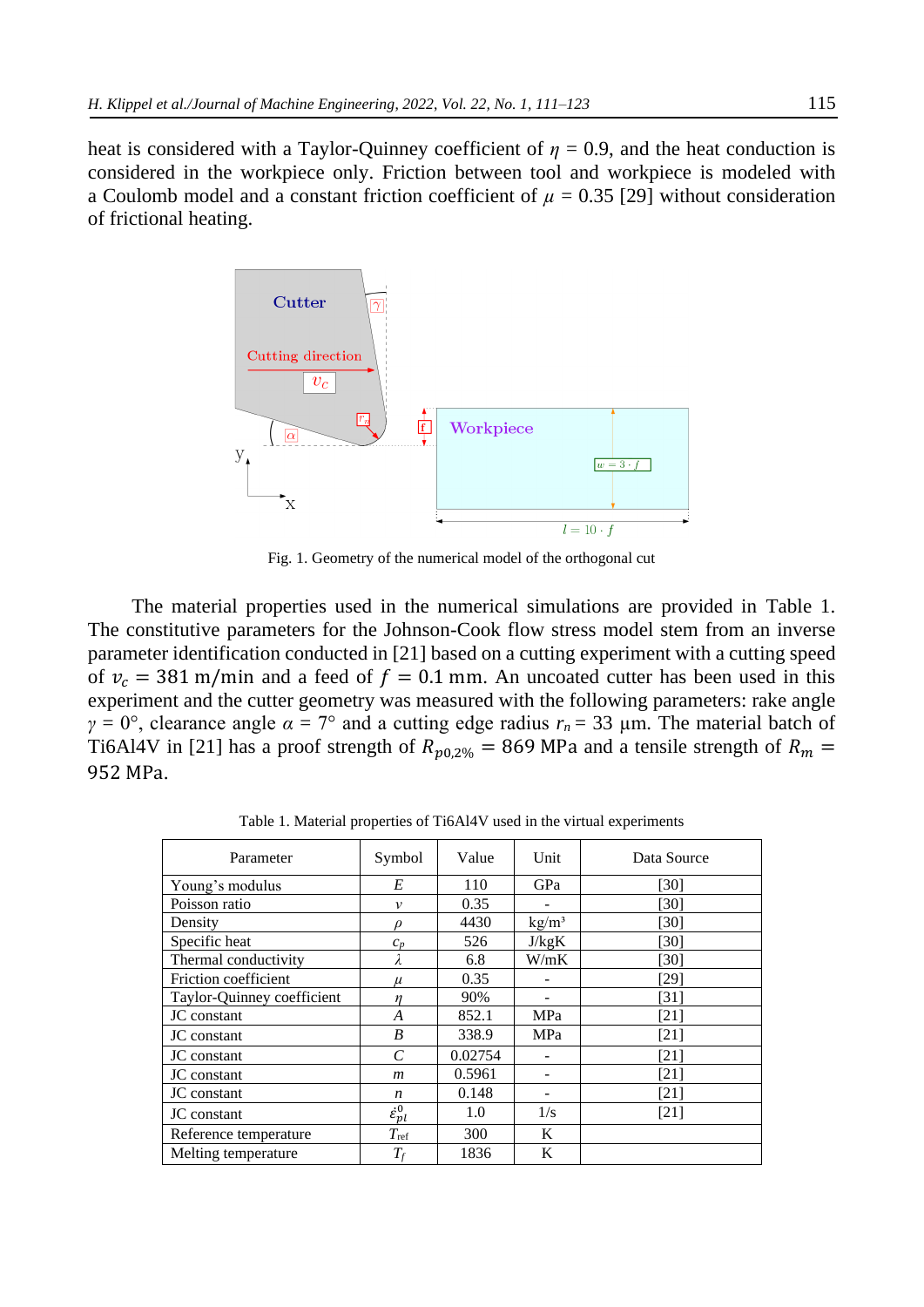A full factorial design is chosen to perform 2'500 virtual experiments in total as input for the machine learning model. The corresponding parameter ranges of the DOE are given in Table 2. The simulations are computed on 5 GPUs (NVidia GTX660, GTX970, GTX1650, Tesla P100, and Quadro GP100) within five days. The process force results from the SPH simulations are standardized to a cutting width of  $b = 1$  mm and all results of the DOE are displayed in the charts in Fig. 2 versus all input and output quantities. An increasing rake angle *γ* leads to decreasing process forces while the cutting edge radius  $r_n$  has almost no impact on the cutting force but a moderate impact on the feed force. The feed *f* has a major impact on the cutting force, while the feed force shows larger scattering towards increasing feeds.

| Ouantity                    | Symbol | Unit    | <b>Steps</b> | Values                 |
|-----------------------------|--------|---------|--------------|------------------------|
| Clearance angle             |        |         |              | 5, 10, 15, 20, 25      |
| Rake angle                  |        | $\circ$ |              | $-10, 0, 10, 20, 30$   |
| Cutting edge radius         | $r_n$  | μm      |              | 10, 20, 30, 40, 50     |
| Feed (uncut chip thickness) |        | mm      |              | 0.05, 0.1, 0.2, 0.3    |
| Cutting speed               |        | m/min   |              | 20, 100, 200, 350, 500 |

| Table 2. DOE parameter ranges |  |  |
|-------------------------------|--|--|
|-------------------------------|--|--|



<span id="page-5-0"></span>Fig. 2. SPH results from the DOE. The color of the data points corresponds to the feed of the respective simulation

## 4. MACHINE LEARNING MODEL

A total of 2'500 simulations, with the parameters given in Table 2, are used to train an ML model to interpolate the simulation results over a continuous range of input parameters. can replace the classical simulations for faster inference. The trained model MLPs are universal approximators and can therefore be used as suggested by [32] to approximate the SPH simulations. The simulations can be represented as a function  $S: \mathbb{R}^5 \to \mathbb{R}^2$ . The input is a vector  $[\alpha, \gamma, r_n, f, v_c]$ , where  $\alpha, \gamma, r_n, f, v_c$  are the controllable parameters of the experiment.  $[F_c, F_f]$  is the output vector, where  $F_c, F_f$  are the cutting force and the feed force measured in the virtual experiment. For better performance, two separate MLPs are trained for both forces. Each MLP consists of five input units and a single output unit for the respective force. Fig. 3 shows the architecture of the MLP.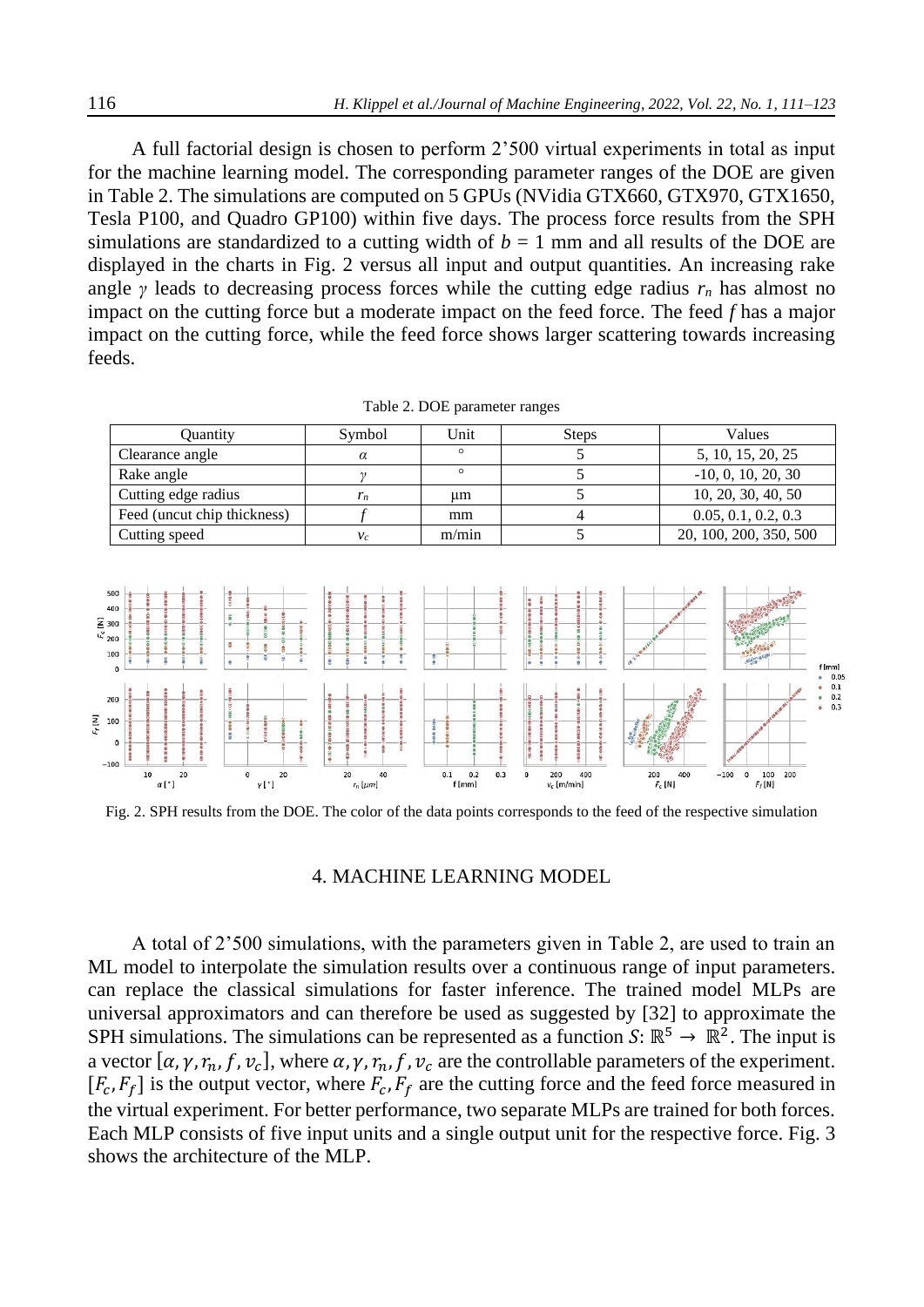

Fig. 3. Representation of the two MLPs used to approximate the simulations. The MLPs have three hidden layers. For readability reasons the layers in the image have only 8 units, while in the implemented models they have a size of 32



Fig. 4. Representation of the performance of the model on the unseen validation test. The model successfully predicts the values of the forces generated by the simulation with reasonable accuracy

The MLPs have been implemented with the framework Keras + Tensorflow 2.0. This framework provides an optimized environment to train MLPs using backpropagation on different versions of the gradient descent algorithm. The hyper-parameters used for the training are sigmoid activation functions in all the hidden layers units, Adam optimizer for the gradient descent implementation, mean squared error (MSE) as the loss function, a batch size of 16, and 50 epochs for each MLP. The data has been scaled before the training, so the input features of the MLPs have mean zero and unit variance. These values probably came from divergences due to numerical instabilities in the simulation.

With these steps, the models acquire a predictive power of  $R_{F_c}^2 = 0.996$  in the validation set for  $F_c$  and  $R_{F_f}^2 = 0.948$  for  $F_f$ .

#### 4.1. ADVANTAGES AND DISADVANTAGES OF USING AN ML INTERPOLATOR

Training an ML model on data solely from SPH simulations has uncovered several advantages and disadvantages. The advantages are listed in the following points:

• ML models provide a fast and efficient interpolation method to new values within the parameter ranges of the training sample with the computational effort being a fraction of a second. This is helpful to identify trends without the need to run costly simulations.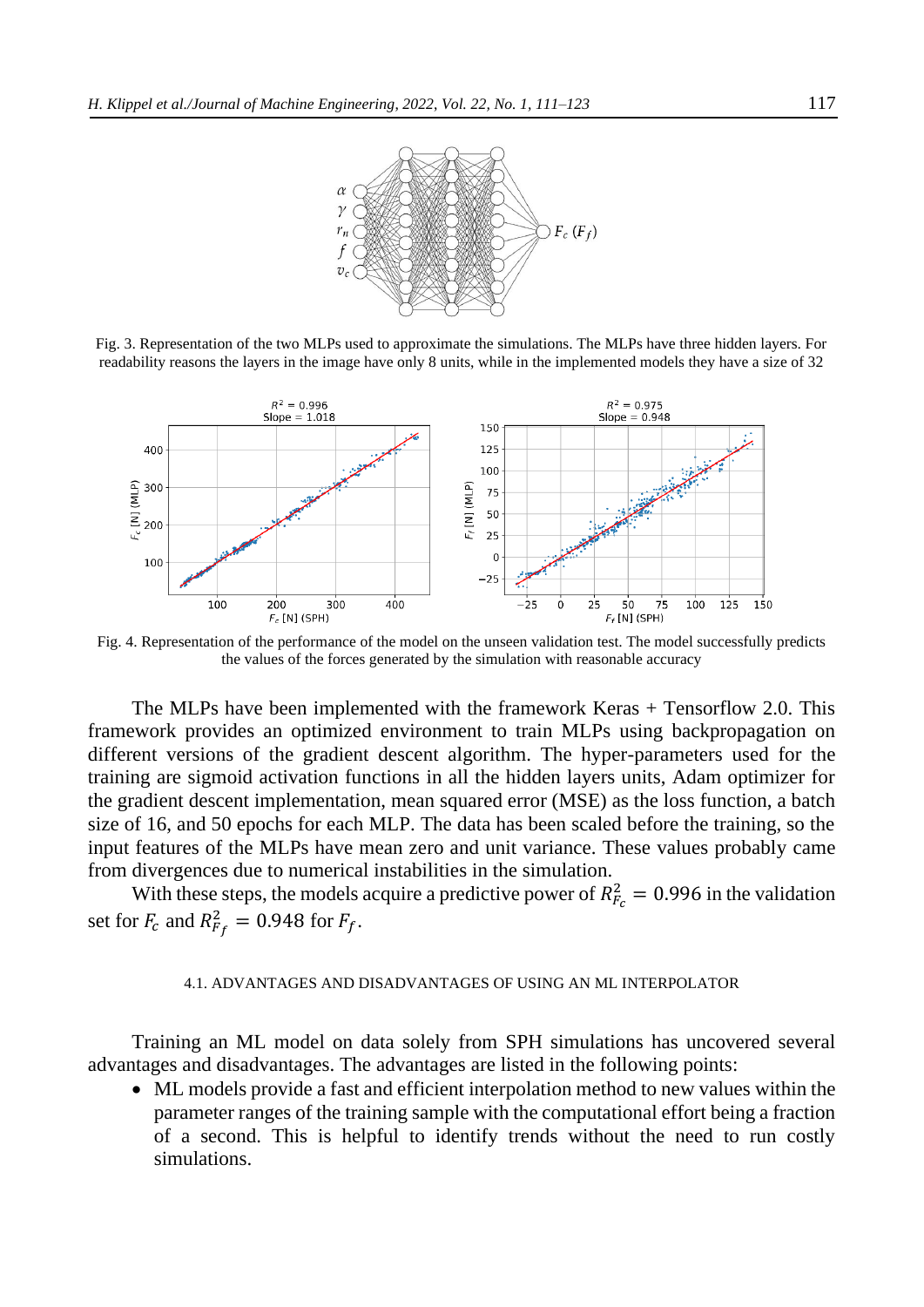• Because ML models look for generalizations in all the given data, they may be more robust and accurate compared to the simulations. SPH and similar particle simulation methods are numerically unstable, and some conditions may cause divergences in the results. The ML model may identify these divergences as outliers, which can result in more accurate edictions.

On the other hand, the ML model also presents some disadvantages:

- Although the ML model can help identify simulation errors by generalizing over the entire dataset, this attribute may also cause disadvantages. Certain parameter combinations may cause divergences in the process outputs, which are explainable from a physical standpoint instead of being simulation errors. Hence, the ML model may not be able to distinguish between correct physical divergences and simulation errors.
- ML algorithms depend on their underlying structure and the chosen hyperparameters. Thus, given a different algorithm or different choices of hyperparameters, the resulting function explaining the relationship between the input parameters and the process outputs may differ.

Figure 5. shows the relationship between the cutting forces and the feed forces of both the simulations (markers) and the ML predictions (lines). Because the ML model allows for interpolation, intermediary results are easily available for the ML model, which for the SPH simulations would require additional simulation time. Thus, the ML model reveals relationships between the process forces, the feed force, and the cutting edge radius, which may not be visible by the SPH simulations alone.



Fig. 5. Influence of the cutting edge radius  $r_n$  and feed f on cutting forces  $F_c$  and feed forces  $F_f$ , standardised to a cutting width of  $b = 1$ mm at  $v_c = 350$  m/min with a clearance angle of  $\alpha = 5^\circ$  and a rake angle of  $\gamma = 0^\circ$ . Results from the SPH simulation and the interpolation with the ML model

## 5. ML MODEL PREDICTIONS

The fitted ML model from chapter [0](#page-5-0) is used to calculate the process forces for varying cutting edge radii  $r_n$ , clearance angles  $\alpha$ , rake angles  $\gamma$ , feed f and cutting speeds  $v_c$ . The results are compared against experimental results on Ti6Al4V from Wyen [29], who investigated the effect of varying cutting edge radii as well as different rake and clearance angles on the process forces with uncoated tools. In his experiments each test was performed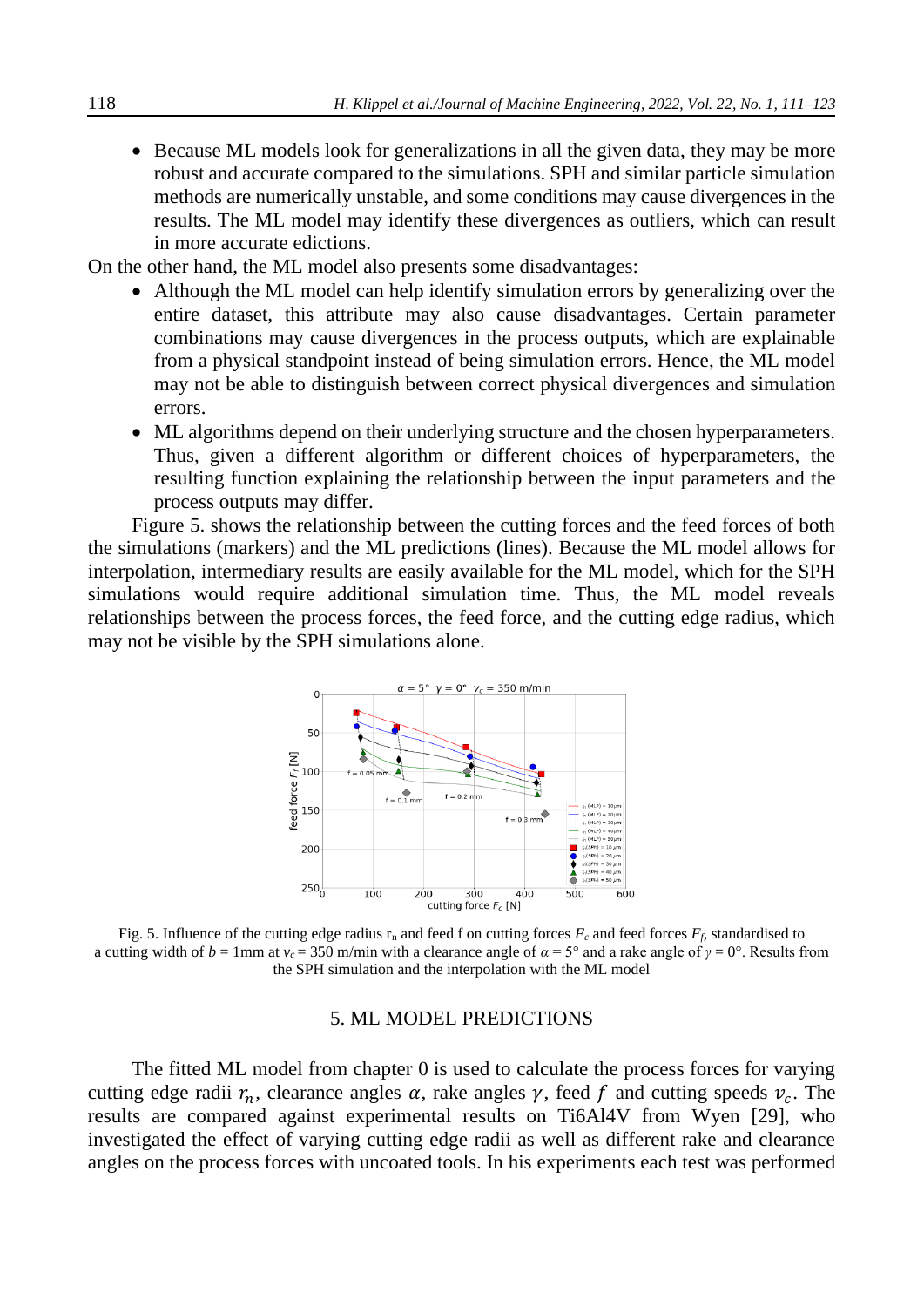with a fresh cutter insert to exclude any geometrical changes due to wear effects. The material batch of Ti6Al4V in the experiments of Wyen [29] has a proof strength of  $R_{p0.2\%} = 920$  MPa and a tensile strength of  $R_m = 965 \text{ MPa}$ , which indicates a higher strength than the batch of [21].

### 5.1. INFLUENCE OF THE CUTTING EDGE RADIUS ON SPECIFIC CUTTING AND FEED FORCES

The specific cutting and feed forces are predicted for varying cutting edge radii in the range of  $r_n = 10$  ... 50  $\mu$ m, varying feeds from  $f = 0.01$  ... 0.2 mm and for constant cutting speed  $v_c = 70 \frac{m}{m}$ , clearance angle  $\alpha = 8^\circ$  and rake angle  $\gamma = 10^\circ$ . In Fig. 6 trends for both, specific cutting and feed force, are captured well. The magnitude of the specific cutting force is overpredicted by  $10~20%$  at low feeds while for high feeds it is slightly underpredicted. It has to be noted, that the ML model is extrapolating towards low feeds since the minimum feed in the virtual experiments was  $f_{\text{min}} = 0.05$ , see also Table 2. The magnitude of the specific feed force is underestimated throughout the complete feed range, but qualitatively correctly predicts lower specific feed forces for decreasing cutting edge radii.



<span id="page-8-0"></span>Fig. 6. Influence of the cutting edge radius  $r_n$  and feed f on specific cutting and feed forces k<sub>c</sub> and k<sub>f</sub>, at v<sub>c</sub>=70m/min with a clearance angle of  $\alpha = 8^\circ$  and a rake angle of  $\gamma = 10^\circ$ . Experimental results from [29] are shown at discrete points, ML-model predictions are shown with lines where dotted lines are in the extrapolation range of the ML model

### 5.2. INFLUENCE OF THE CUTTING EDGE RADIUS ON THE PROCESS FORCES

In a second example, the influence of the cutting edge radius  $r_n$  on the process forces is investigated. For this purpose, the cutting edge radius is varied from  $r_n = 10...50$  µm and the feed from *f* = 0.01…0.3 mm. The other process parameters are set constant to a cut speed of  $v_c$  = 70 m/min, the clearance angle to  $\alpha = 8^\circ$  and the rake angle to  $\gamma = 10^\circ$ . In [Fig.](#page-8-0) the cutting forces predicted with the ML model show a similar trend but with about 10…20% smaller magnitude than observed in the experiments from Wyen [29]. The influence of the cutting edge radii on the cutting force is smaller in the ML prediction and decreases even further towards higher feeds which is in contrast to the experimental observation. The ML model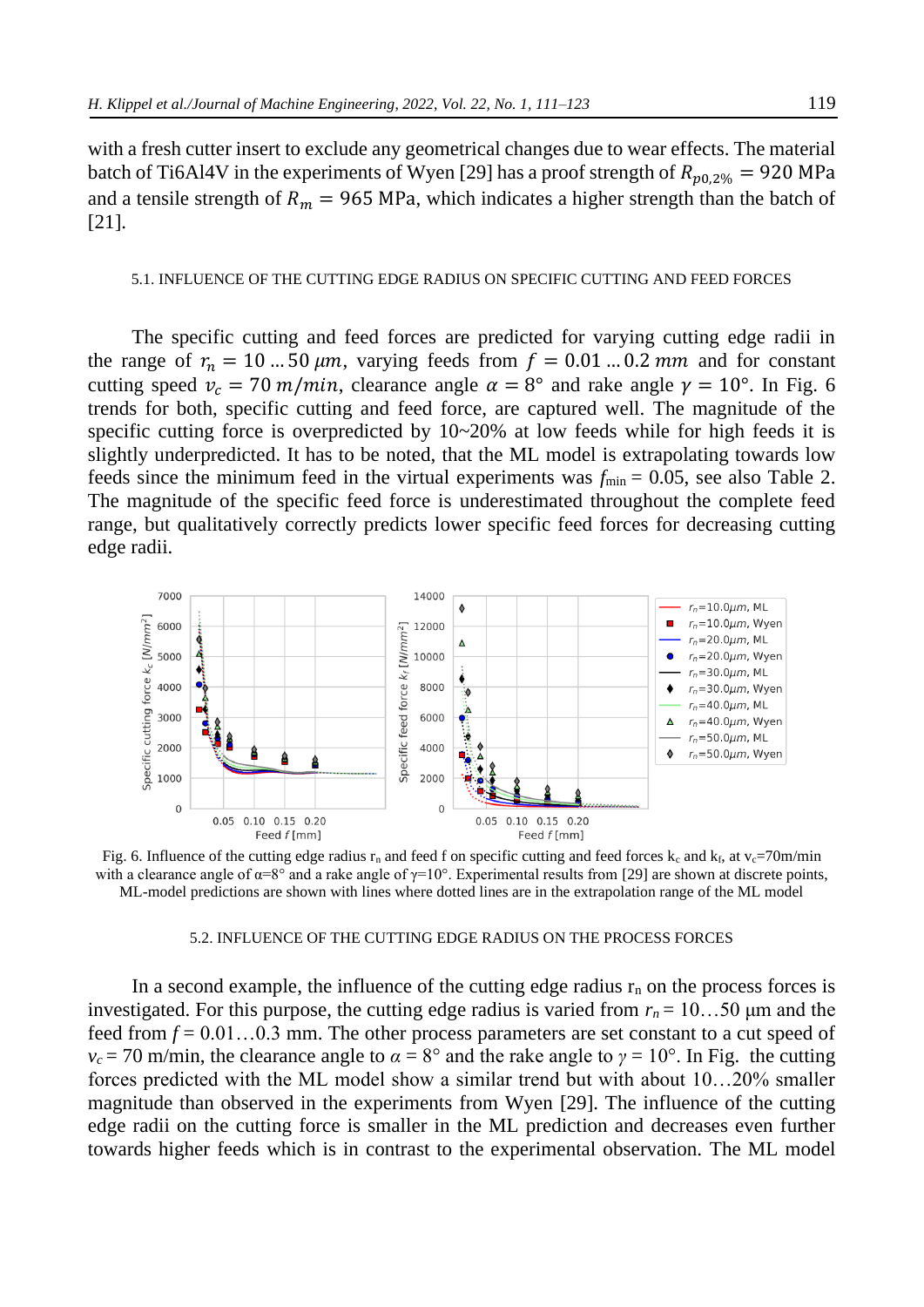predicts too low feed forces for all feeds and all cutting edge radii. Furthermore, at this rake angle, the feed forces from the ML model decrease with increasing feed which is opposed to the experimental observation.



Fig. 7. Influence of the cutting edge radius  $r_n$  and feed f on cutting forces  $F_c$  and feed forces  $F_f$ , standardised to a cutting width of  $b = 1$  mm at  $v_c = 70$  m/min with a clearance angle of  $\alpha = 8^\circ$  and a rake angle of  $\gamma = 10^\circ$ . Dots are experimental results from [29] and lines are predicted with the ML model where dotted lines show extrapolated results of the ML model

### 5.3. INFLUENCE OF THE RAKE ANGLE ON THE PROCESS FORCES

In this part of the investigation, the process forces are computed for different rake angles with varying feeds. The results are shown in Fig. 8 together with experimental values from Wyen [29]. The predicted cutting forces are 20% higher in the low feed range while they are 20% smaller at higher feeds. The cutting force dependency on the rake angle is covered well, where the lowest rake angle ( $\gamma = 0^{\circ}$ ) results in the highest cutting force, which is similar to the experimental observation. The feed force is underpredicted over the whole feed range. It is observed that towards higher rake angle *γ*, the feed force prediction worsens, and at  $\gamma = 15^\circ$ , the trend with increasing feed is even opposite to the experimental observation.



Fig. 8. Influence of different rake angles  $\gamma$  and feed f on cutting forces  $F_c$  and feed forces  $F_f$ , standardized to a cutting width of  $b = 1$  mm at  $v_c = 70$  m/min with a clearance angle of  $\alpha = 10^{\circ}$  and a cutting edge radii of  $r_n = 20 \pm 1$ µm. Dots show experimental results from Wyen [29] and lines are results predicted with the ML model, where dotted lines show extrapolation results of the ML model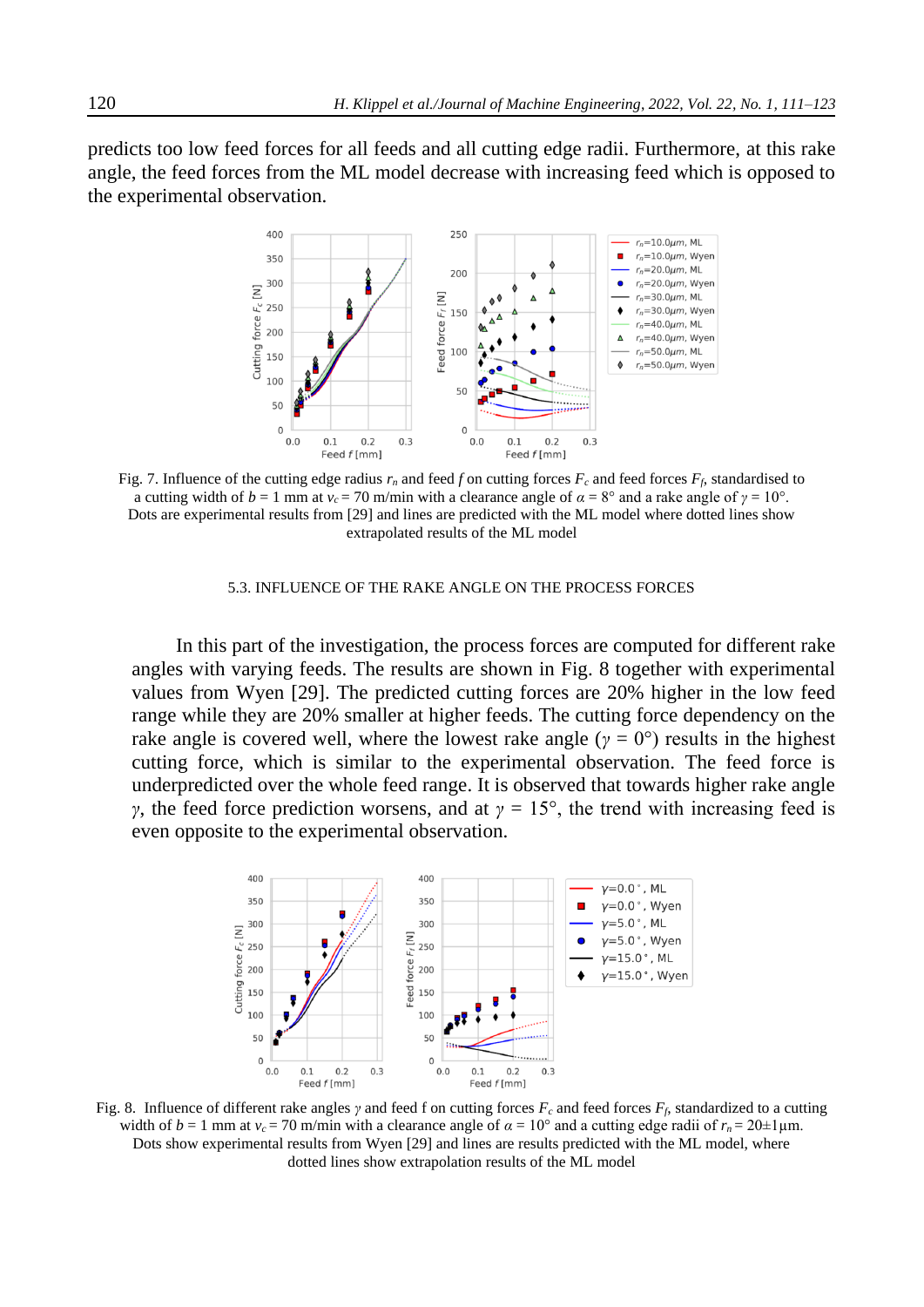## 6. SUMMARY and CONCLUSION

A process force prediction tool for orthogonal cutting of Ti6Al4V was proposed based on a machine learning model. The novelty in this approach is that cutting experiments are not required. Instead, virtual experiments are conducted by utilization of a numerical model of the orthogonal cutting process of Ti6Al4V. The proposed methodology avoids time consuming cutting experiments with different cutter geometries and process conditions. The machine learning model is trained to 2'500 virtual experiments and subsequently used to predict process forces for various process conditions and cutter geometries. The results are compared to experiments where it was found that the trends of the specific cut and feed force are captured well over a range of different feeds, but with smaller magnitudes than experimentally observed. The cutting edge radii influence on the process forces was qualitatively correctly approximated by the ML model where the process forces increase over increasing cutting edge radii. It was found that the rake angle dependency of the cutting forces can be covered well, but for the feed force component, a correct trend is predicted only for the smallest rake angle while the trend becomes even opposed to experimental observations in Wyen [29] for increasing rake angles. However, such behavior at higher rake angles is known from experiments conducted by Albrecht [33], but in the SPH simulations it occurs already earlier at lower rake angles. The reasons for the deviations are manifold and the main points, based on the author's opinion, are summarized in the following. The JC material parameters which were used for the virtual experiments are derived within a parameter identification procedure from a different material batch of Ti6Al4V with different treatment prior to the cutting than the one used in the experiments by Wyen [29]. This difference in both material batches are reflected in the higher strength values of the material batch of Wyen. It was recognized that feed forces are always underpredicted and towards higher rake angles *γ* the errors in the ML model prediction increase in comparison to the experiment. On the virtual experiments side this indicates that the underlying numerical simulation model of the orthogonal cutting cannot correctly cover the physics when the rake angle increases. The reason for this is likely due to the constitutive model (Johnson-Cook) and the Coulomb friction law in the numerical simulations. The quality of the numerical predictions is expected to improve under consideration of more physical material models, which for example include effects of the dislocation density and globularization, see [34, 35], or models which incorporate the effect of phase transformations towards higher temperatures [36]. On the other hand, more sophisticated friction models, e.g. with temperature dependent friction coefficients [17] and [37], potentially improve the modelling of the tool-workpiece interaction.

With the proposed improvements to the modeling approach, it is expected that the SPH simulations can be extended to predict also the effect of built-up edges and tool wear on the process forces. On the ML model side, reasons for inaccuracies can arise due to smoothing of the experimental data and extrapolation beyond the experimental data which is seen for example at very low feeds. Further investigations are required in how far the number of evaluations for the DOE can be reduced or optimized, for example by using a fractional factorial plan instead of a full factorial plan, which was used here.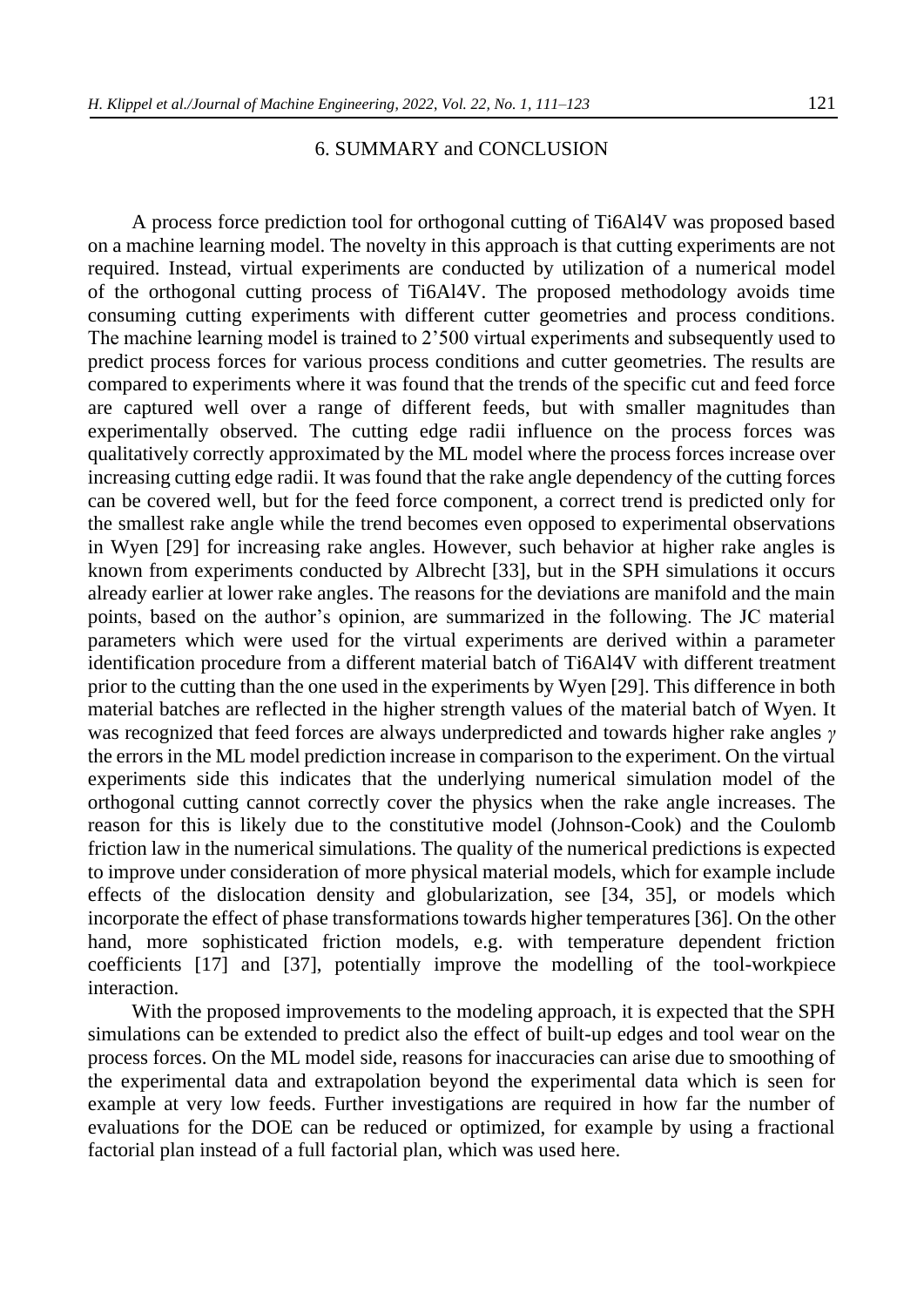#### ACKNOWLEDGEMENTS

*The authors hereby would like to thank the SNF for partial funding of this work from the project "GPU-Enhanced Metal Cutting Simulation Using Advanced Meshfree Methods" under the grant #200021\_149436.*

#### REFERENCES

- <span id="page-11-0"></span>[1] KIENZLE O., 1952, *Die Bestimmung von Kräften und Leistungen an spanenden Werkzeugen und Werkzeugmaschinen*, VDI-Z, 94, 299–305.
- <span id="page-11-1"></span>[2] ERNST H., 1938, *Physics of Metal Cutting*, Cincinnati Milling Machine Company.
- <span id="page-11-2"></span>[3] MERCHANT M.E, 1945, *Mechanics of the Metal Cutting Process. II. Plasticity Conditions in Orthogonal Cutting*, Journal of applied physics, 16/6, 318–324.
- <span id="page-11-3"></span>[4] OXLEY P.L.B., 1989, *The Mechanics of Machining: An Analytical Approach to Assesing Machinability*, Ellis Horwood.
- <span id="page-11-4"></span>[5] ADIBI-SEDEH A.H., MADHAVAN V., BAHR B., 2003, *Extension of Oxley's Analysis of Machining to Use Different Material Models,* J. Manuf. Sci. Eng. 125/4, 656–666.
- <span id="page-11-5"></span>[6] LALWANI D.I.; MEHTA N.K., JAIN P.K., 2009, *Extension of Oxley's Predictive Machining Theory for Johnson and Cook Flow Stress Model*, Journal of Materials Processing Technology, 209/12–13, 5305–5312.
- <span id="page-11-6"></span>[7] ARRAZOLA P.J, ÖZEL T., UMBRELLO D., DAVIES M., JAWAHIR I.S., 2013, *Recent Advances in Modelling of Metal Machining Processes*, Cirp Annals, 62/2, 695–718.
- <span id="page-11-7"></span>[8] SRIDHAR P., PRIETO J.M.R., DE PAYREBRUNE K.M., 2020, *Discretization Approaches to Model Orthogonal Cutting with Lagrangian, Arbitrary Lagrangian Eulerian, Particle Finite Element Method and Smooth Particle Hydrodynamics Formulations,* Procedia CIRP, 93, 1496–1501.
- [9] RÖTHLIN M., KLIPPEL H., AFRASIABI M., WEGENER K., 2019, *Metal Cutting Simulations Using Smoothed Particle Hydrodynamics on the GPU*, The International Journal of Advanced Manufacturing Technology, 102/ 9–12, 3445–3457.
- [10] GINGOLD R.A., MONAGHAN J.J., 1977, *Smoothed Particle Hydrodynamics: Theory and Application to Non-Spherical Stars*, Monthly Notices of The Royal Astronomical Society, 181/3, 375–389.
- [11] LI S., LIU W.K., 2004, *Meshfree Particle Methods*, Springer, Berlin.
- [12] LIBERSKY L.D., PETSCHEK A.G., 1991, *Smooth Particle Hydrodynamics with Strength of Materials*, Soccoro New Mexico, 87801.
- [13] HEINSTEIN M., SEGALMAN D., 1997, *Simulation of Orthogonal Cutting with Smooth Particle*, Sandia National Laboratories.
- [14] RÖTHLIN M., 2019, *Meshless Software Tool to Simulate Metal Cutting Operations by Employing Contemporary Numerical Methods*, Dissertation, ETH Zürich.
- [15] RÖTHLIN M., KLIPPEL H., WEGENER K., 2018, *Meshless Methods for Large Deformation Elastodynamics*, arXiv preprint arXiv:1807.01117.
- [16] AFRASIABI M., RÖTHLIN M., WEGENER K., 2019, *Contemporary Meshfree Methods for Three Dimensional Heat Conduction Problems*, Archives of Computational Methods in Engineering, 1–35.
- [17] AFRASIABI M., MEIER L., RÖTHLIN M., KLIPPEL H., WEGENER K., 2020, *GPU-Accelerated Meshfree Simulations for Parameter Identification of a Friction Model in Metal Machining*, International Journal of Mechanical Sciences, 105571.
- [18] AFRASIABI M., RÖTHLIN M., KLIPPEL H., WEGENER K., 2019, *Meshfree Simulation of Metal Cutting: an Updated Lagrangian Approach with Dynamic Refinement*, International Journal of Mechanical Sciences, 160, 451–466.
- [19] RÖTHLIN M., KLIPPEL H., AFRASIABI M., WEGENER K., 2019, *Meshless Single Grain Cutting Simulations on the GPU*, International Journal of Mechatronics and Manufacturing Systems, 12/3–4, 272–297.
- [20] JOHNSON G.R., COOK W.H., 1983, *A Constitutive Model and Data for Metals Subjected to Large Strains, High Strain Rates and High Temperatures*, Proceedings of the 7th International Symposium on Ballistics, 21/1.
- [21] KLIPPEL H., 2021, *Constitutive Equations for Simulation of Metal Cutting with Meshless Methods on GPU*, Dissertation, ETH Zürich.
- [22] JUMPER J., EVANS R., PRITZEL A., GREEN T., FIGURNOV M., RONNEBERGER O., TUNYASUVUNAKOOL K., BATES R., ŽÍDEK A., POTAPENKO A., BRIDGLAND A., 2021. *Highly Accurate Protein Structure Prediction with AlphaFold*, Nature, 596, 583–589.
- [23] CARLEO G., CIRAC I., CRANMER K., DAUDET L., SCHULD M., TISHBY N., VOGT-MARANTO L. ZDEBOROVÁ L., 2019, *Machine Learning and the Physical Sciences. Reviews of Modern Physics*, 91/4, 045002.
- [24] CAMBIONI S., 2019, *Realistic On-the-fly Outcomes of Planetary Collisions: Machine Learning Applied to Simulations of Giant Impacts*, The Astrophysical Journal, 875/1, 40, https://doi.org/10.48550/arXiv.1903.04507.
- [25] JAKOB J., GROSS M., GÜNTHER T., 2020, *A Fluid Flow Data Set for Machine Learning and its Application to Neural Flow Map Interpolation*, IEEE Transactions on Visualization and Computer Graphics, 27/2, 1279–1289.
- [26] LANGER M.F., GOESSMANN A., RUPP M., 2020, *Representations of Molecules and Materials for Interpolation of Quantum-Mechanical Simulations via Machine Learning*, arXiv preprint arXiv:2003.12081.